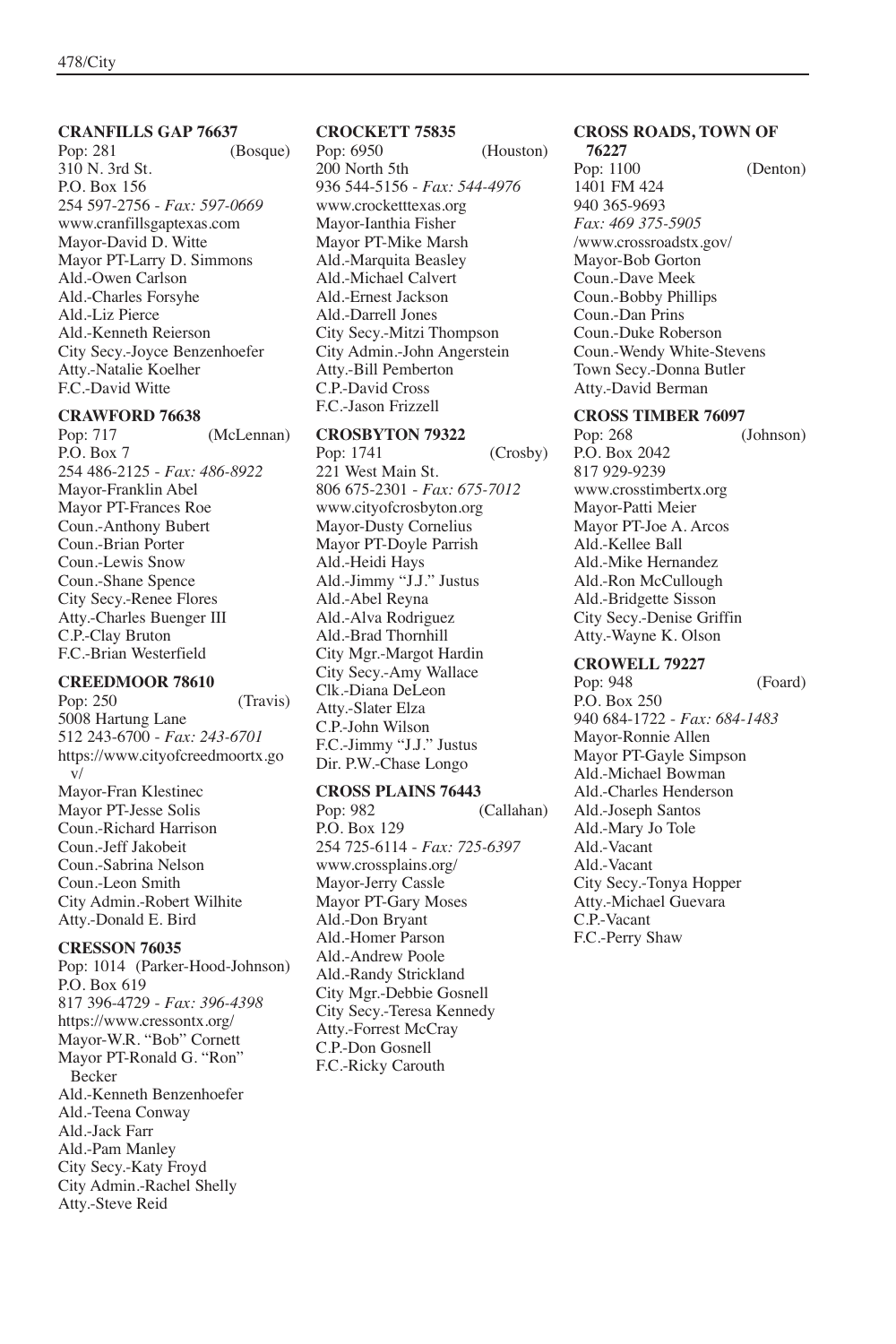(Johnson-Tarrant) 201 East Main Street 817 297-2201 www.ci.crowley.tx.us Mayor-Billy Davis Mayor PT-Jerry Beck Coun.-Christine M. Gilbreath Coun.-Jesse D. Johnson Coun.-Tina Pace Coun.-Johnny Shotwell Coun.-Carl Weber III City Mgr.-Robert Loftin City Secy.-Carol Konhauser Atty.-Robert M. Allibon C.P.-Kit Long F.C.-Pleasant Brooks Dir. P.W.-MIke Rocamontes Asst City Mgr/EDC Di-Jack Thompson Asst City Mgr/Financ-Lori Watson

#### **CRYSTAL CITY 78839**

Pop: 7513 (Zavala) 101 E. Dimmit St. 830 374-3477 - *Fax: 374-2123* cityofcc.org Mayor-Frank Moreno Jr. Mayor PT-Joel Barajas Coun.-Richard Diaz Coun.-Jaime Isquierdo Coun.-Michelle R. Ruiz City Mgr.-Santos Camarillo Clk.-Sandra Zavala Atty.-Javier Villalobos C.P.-Jesse Lopez

#### **CUERO 77954**

Pop: 6841 (DE WITT) 212 E Main Street 361 275-3476 - *Fax: 275-6265* www.cityofcuero.com/ Mayor-Sara Post-Meyer Mayor PT-William "Bill" Matthys Coun.-W.T. "Tony" Allen Coun.-John Fuqua Coun.-Terry Wayne Glover Coun.-Brad Hendrick Coun.-Roy Johnson City Mgr.-Raymond Zella City Secy.-Jennifer Zufelt Atty.-James K. Crain C.P.-Jay Lewis F.C.-James Barrie

# **CUMBY 75433**

(Hopkins) P.O. Box 349 903 994-2272 - *Fax: 994-2650* cityofcumby.com Mayor-Doug Simmerman Mayor PT-Vacant Ald.-Guy Butler Ald.-Betty McCarter Ald.-Julie Morris Ald.-Vacant City Secy.-Codi Reynolds Atty.-Edgar J. Garrett C.P.-Paul Robertson F.C.-Heath McGraw

#### **CUNEY 75759**

Pop: 147 (Cherokee) P.O. Box 68 903 876-2655 Mayor-Jessie Johnson Mayor PT-Tammy Lewis Ald.-Karen Chilton Ald.-Elizabeth Jenkins Ald.-Dianne Reed Ald.-Marshall Roberts City Secy.-Vacant Atty.-Ronald Stutes C.P.-Allen D. Richardson

**CUSHING 75760** (Nacogdoches) P.O. Box 365 936 326-4665 - *Fax: 326-9345* Mayor-Robert Sides Comm.-Arthur Joe Clemons Comm.-Allen Sanches City Secy.-Belinda Wade

**CUT AND SHOOT 77306** Pop: 1153 (Montgomery) 936 264-3100 - *Fax: 264-3114* www.cutandshoot.org Mayor-Nyla Akin Dalhaus Ald.-Belinda Faulkner Ald.-Bill Green Ald.-Tom Robinson Ald.-Ryan Wallace Ald.-Vacant City Secy.-Amy L. Wade Atty.-Larry L. Foerster C.P.-Rudy Gomez

#### **DAINGERFIELD 75638**

Pop: 2560 (Morris) 108 Coffey St. 903 645-3906 - *Fax: 645-5488* Mayor-Lou Irvin Mayor PT-Bob Thorne Coun.-Jessie Ayers Coun.-Martha Campbell Coun.-Mike Carter Coun.-Duane Grissett City Mgr.-Rocky Thomasson City Secy.-Heide Edmonson Atty.-Matthew Harris C.P.-Tracey Climer F.C.-Jimmy Cornelius

#### **DAISETTA 77533**

Pop: 966 (Liberty) P.O. Box 549 936 536-6761 - *Fax: 536-6031* Mayor-Eric Thaxton Ald.-Cindy Burchfield Ald.-Quinn Godwin Ald.-Don Neyland Ald.-Raymond Sanders Ald.-Wendy Wells City Secy.-Joan Caruthers Atty.-Brandon Davis Int. C.P.-Kelvin Burks

**DALHART 79022** (Dallam-Hartley) P.O. Box 2005 806 244-5511 - *Fax: 244-4414* www.dalharttx.gov Mayor-Phillip Hass Mayor PT-Clinton Hale Coun.-Bryan Brewer Coun.-Troy Ferguson Coun.-Rusty Hancock Coun.-Sherri Haschke Coun.-Billy Sisco Coun.-Brian Walton Coun.-Tim Yee City Mgr.-James Stroud City Secy.-Frances Childers Atty.-Greg Oelke C.P.-David Conner F.M.-Curtis Brown